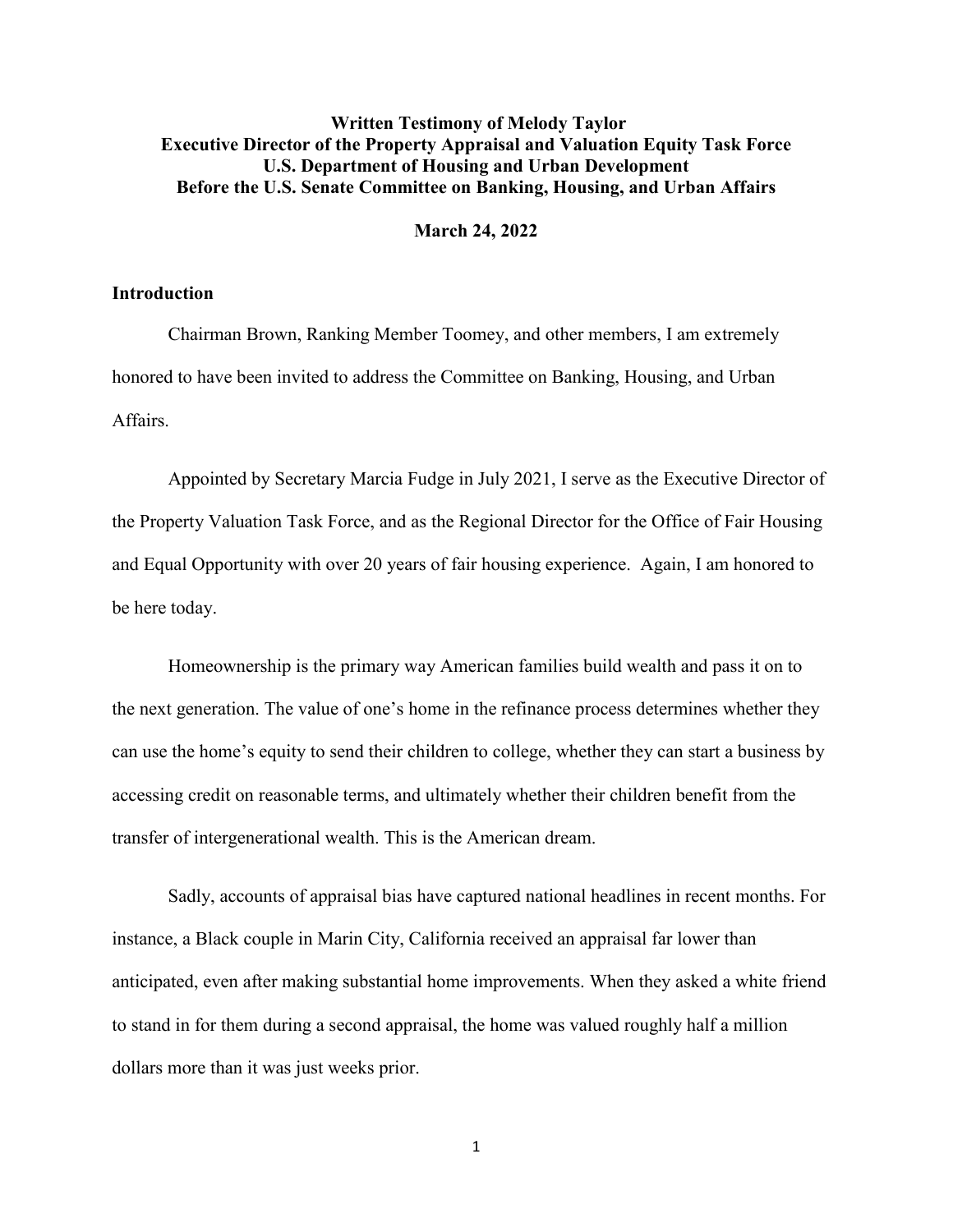A Black woman in Indianapolis did not reveal her race on a refinancing application, removed all family photos, only communicated by email, and asked a white friend to pose as her brother during the appraisal. Her appraisal more than doubled from her first two appraisals. Imagine for just a moment that sinking feeling that you might experience knowing that "erasing" yourself might be the difference between your child receiving an education – or not.

Research has shown that their experiences are not one-offs. Rather, they are part of a pattern of racial bias. A Freddie Mac study published in September 2021, found that appraisals for home purchases in majority-Black and majority-Latino neighborhoods were roughly twice as likely to result in a value below the actual contract price compared to appraisals in predominantly white neighborhoods. Recent research by Fannie Mae examining refinance transactions found that overvaluations of white-owned homes were more likely to occur in majority-Black neighborhoods. These scenarios tend to be contributing factors to the wealth gap in communities of color.

### **Advancing Racial Equity and Support for Underserved Communities**

For this reason and more, on June 1, 2021—the centennial of the Tulsa Race Massacre— President Biden announced the creation of the Interagency Task Force on Property Appraisal and Valuation Equity (PAVE). Co-chaired by HUD Secretary Marcia Fudge and White House Domestic Policy Advisor Ambassador Susan Rice, the Task Force was directed to accomplish two things: 1) evaluate the causes, extent, and consequences of racial and ethnic appraisal bias; and 2) establish a set of actions to root out racial and ethnic bias in the valuation of residential property. Secretary Fudge and Ambassador Rice asked me to serve as the Executive Director of the Task Force, and this has been one of the great honors of my 20-year career in fair housing.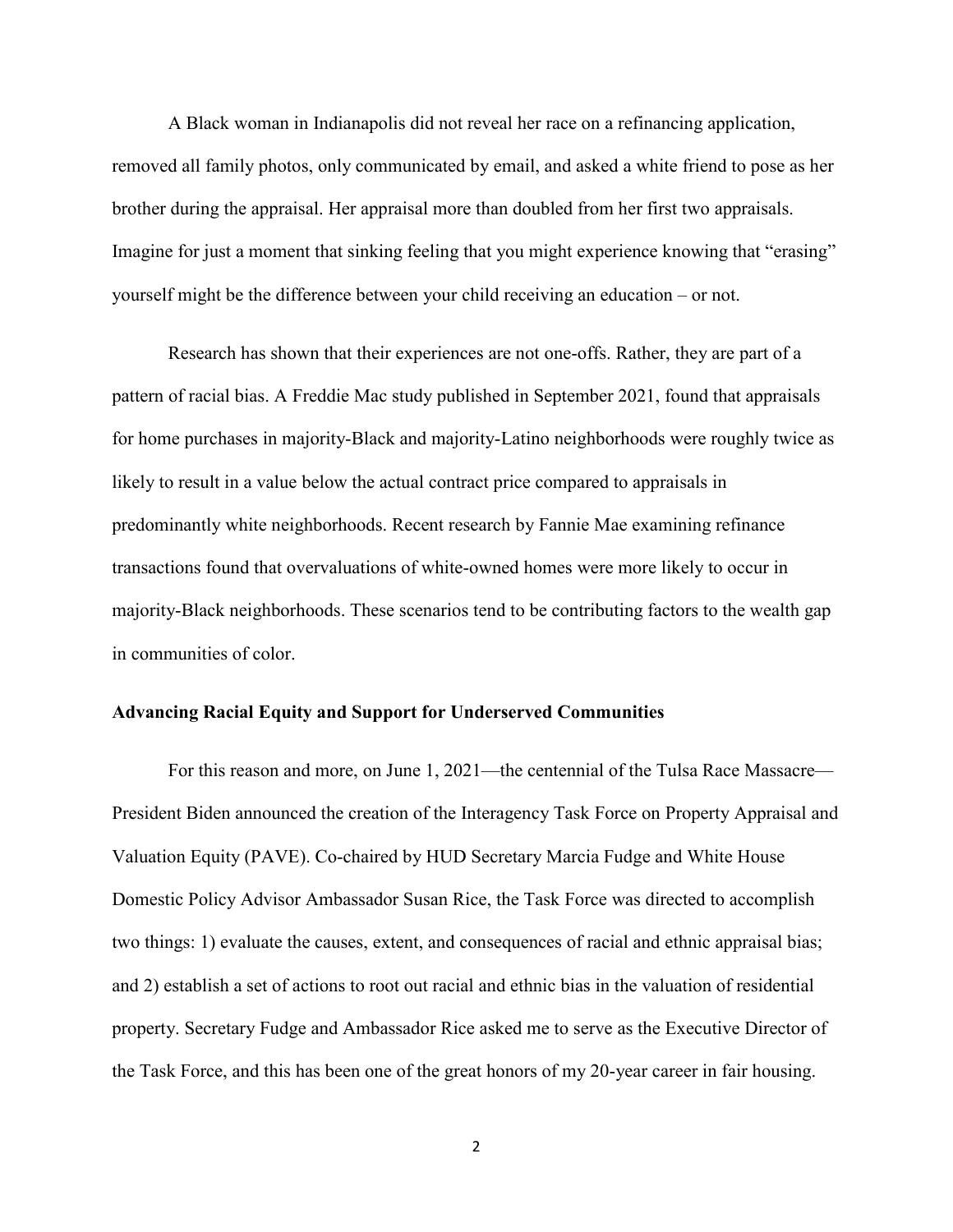### **Background of the Action Plan**

The Task Force convened 13 cabinet level and independent agencies and White House offices as members charged with harmonizing regulatory action, aligning compliance and enforcement activities, and developing standards and guidance which are now detailed in the recently published PAVE Action Plan. We did not take this journey alone. In listening sessions and one-on-one meetings, we met with and sought input from Realtors, appraisers, philanthropy, academia, civil rights leaders, and Americans with lived experiences of racial bias to identify solutions that will bring positive immediate impact to the people we all serve.

The product is a blueprint describing the history and impact of persistent mis-valuations, early progress that the Task Force has already made toward transforming the industry, 21 concrete actions, and future PAVE agency commitments to ensure equitable access to opportunity through homeownership.

## **Overview of the Actions**

The Action Plan provides comprehensive actions around the following:

1. **Enhancing oversight and accountability:** The Action Plan lays out steps to enhance oversight and accountability of the appraisal industry, which has long operated in a relatively closed and self-regulated framework and has not been effective at addressing deep-rooted inequities.

2. **Empowering consumers:** The Action Plan provides for increased consumer awareness of the reconsideration of value process and concrete commitments, from housing counseling to the issuance of policy guidance, to improve that process.

3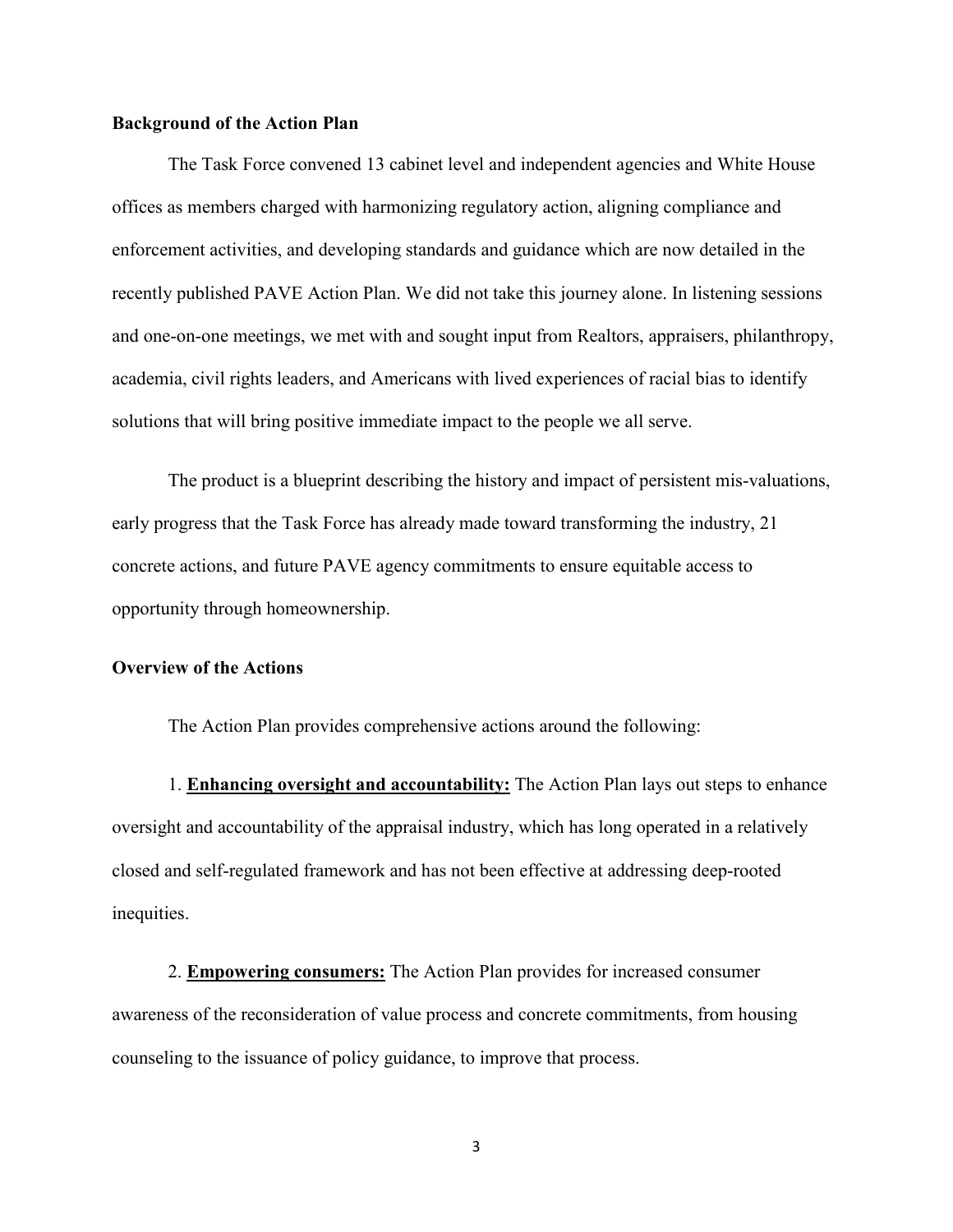3. **Preventing algorithmic bias in home valuations.** The Action Plan seeks to reduce automated valuation models' (AVMs) reliance upon biased data that could replicate past discrimination, including through the intended inclusion of a nondiscrimination quality control standard in the future proposed rule on AVMs.

4. **Cultivating an appraiser profession that is well-trained and diverse.** The Action Plan lays out a series of steps to remove unnecessary barriers that may make it more difficult for underrepresented groups to access the profession, and to strengthen training of existing appraisers. For example, the Action Plan outlines training requirements in the area of appraisal anti-bias, fair housing, and fair lending for all appraisers who conduct appraisals for federal programs, and the Task Force will work with the appraisal industry to require such trainings for all appraisers.

5. **Coordinating enforcement to keep industry accountable.** The Action Plan includes steps to improve coordination and collaboration between enforcement agencies to better identify discrimination in appraisals, including by aligning investigative protocols with respect to allegations of racial and ethnic bias in the valuation process.

6. **Leveraging federal data and expertise to inform policy, practice, and research on appraisal bias.** The Action Plan identifies instances where potentially useful datasets exist that have not been shared between agencies for research, compliance, and enforcement. The plan provides a strategy to foster the aggregation of data to better study, understand and address appraisal bias.

### **Conclusion**

4